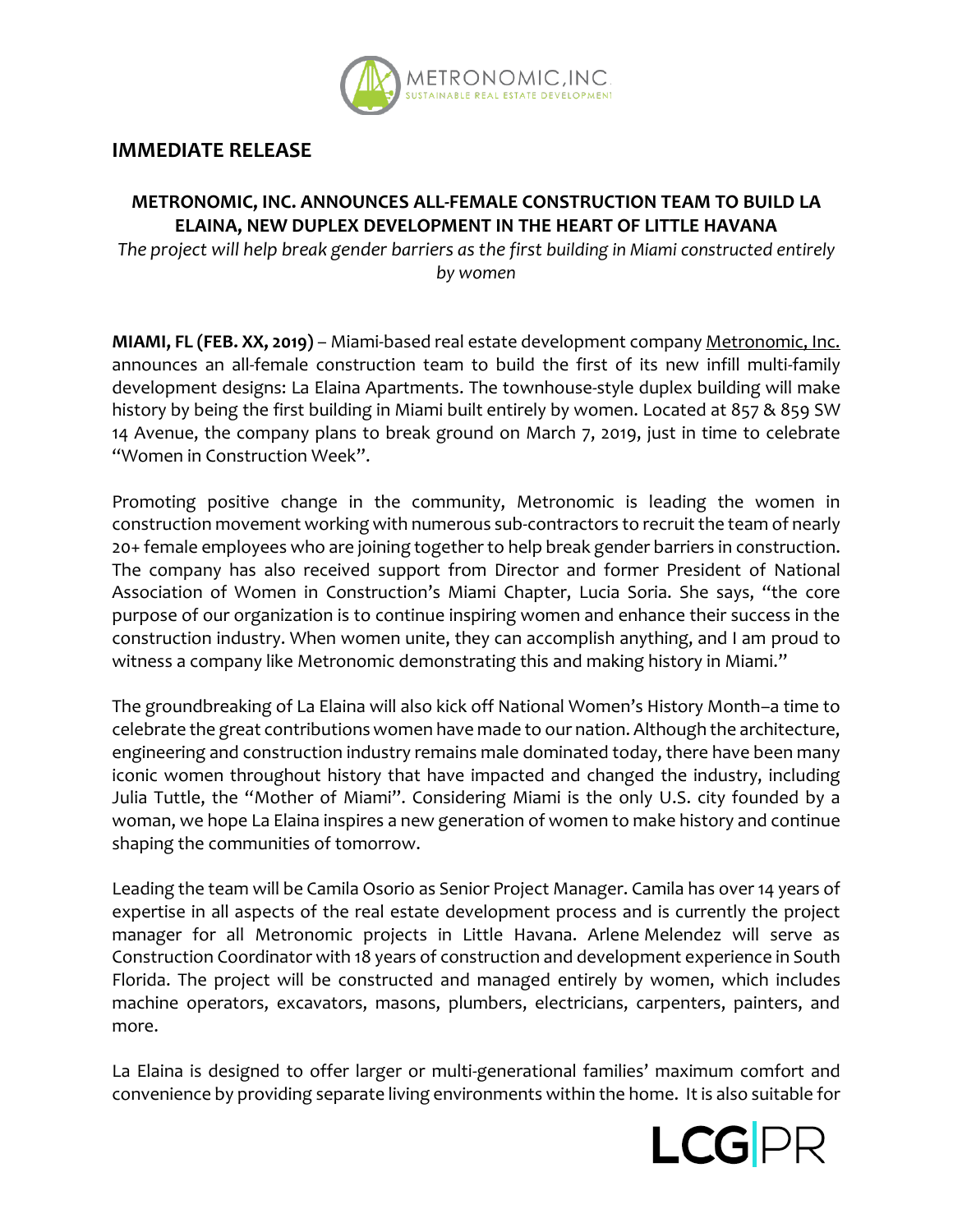

families with special-needs children or relatives that require the special care of a live-in nurse, nanny or caregiver to live in the home, providing separate rooms for treatment and care. The first floor can provide accessibility options for such needs, while the second floor is accessible from the first floor through a private interior stairwell for optional privacy, offering 3 bedrooms with 2.5 bathrooms on each floor totaling 6 bedrooms with 6 bathrooms per unit. This creative layout conveniently provides 2 private and separate living areas in each unit.

"La Elaina is going to break barriers for women in construction, and we couldn't be happier to spearhead this movement," says Ricky Trinidad, President of Metronomic, Inc. "We believe an all-female team will create positive change in the community – and hopefully inspire permanent change in a male-dominated industry".

Designed by local architecture firm CLAD Architecture and Design, the two-unit building will span 5,800 square feet and feature six bedrooms and six bathrooms rooms per residence. Each 2,850-square foot unit will include an exterior terrace, kitchen, living room, private yard, 2-car covered parking and attractive interior and exterior finishes. The first La Elaina development will be located across the street from the Villas Beny More I apartments, another recently completed town home community by Metronomic Inc.

La Elaina Apartments is conveniently located in the heart of Little Havana, less than one block from the historic "Calle Ocho" shopping, tourism and entertainment district. La Elaina is within walking distance from numerous venues, including quaint restaurants, cafes, boutique retail shops, theaters, museums, and parks, and minutes away from Downtown Miami and the Brickell area.

Metronomic Inc. plans to develop additional La Elaina duplex buildings offering the "extended-family lifestyle" model throughout the community of Little Havana and similar communities in Miami where the need for extended family living is strong. The company currently has 14 new-construction projects under development in Little Havana, over 10 newconstruction developments in Coconut Grove, and numerous new projects slated for the area, including a larger-scale comprehensive development of multiple mixed-income, affordable housing, retail, office, park plazas, and sustainable living development projects.

La Elaina is slated to break ground early March and completed by 2020. Full pre-leasing of the project will take place prior to completion of construction. A lease reservation waiting list will be established for future La Elaina Developments.

To check out the company's latest blog post on women in construction, *[click here.](https://www.metronomicinc.com/blog/women-in-construction-metronomic-is-leading-the-movement)* 

# # #

## **ABOUT METRONOMIC, INC.**

**LCG**PR